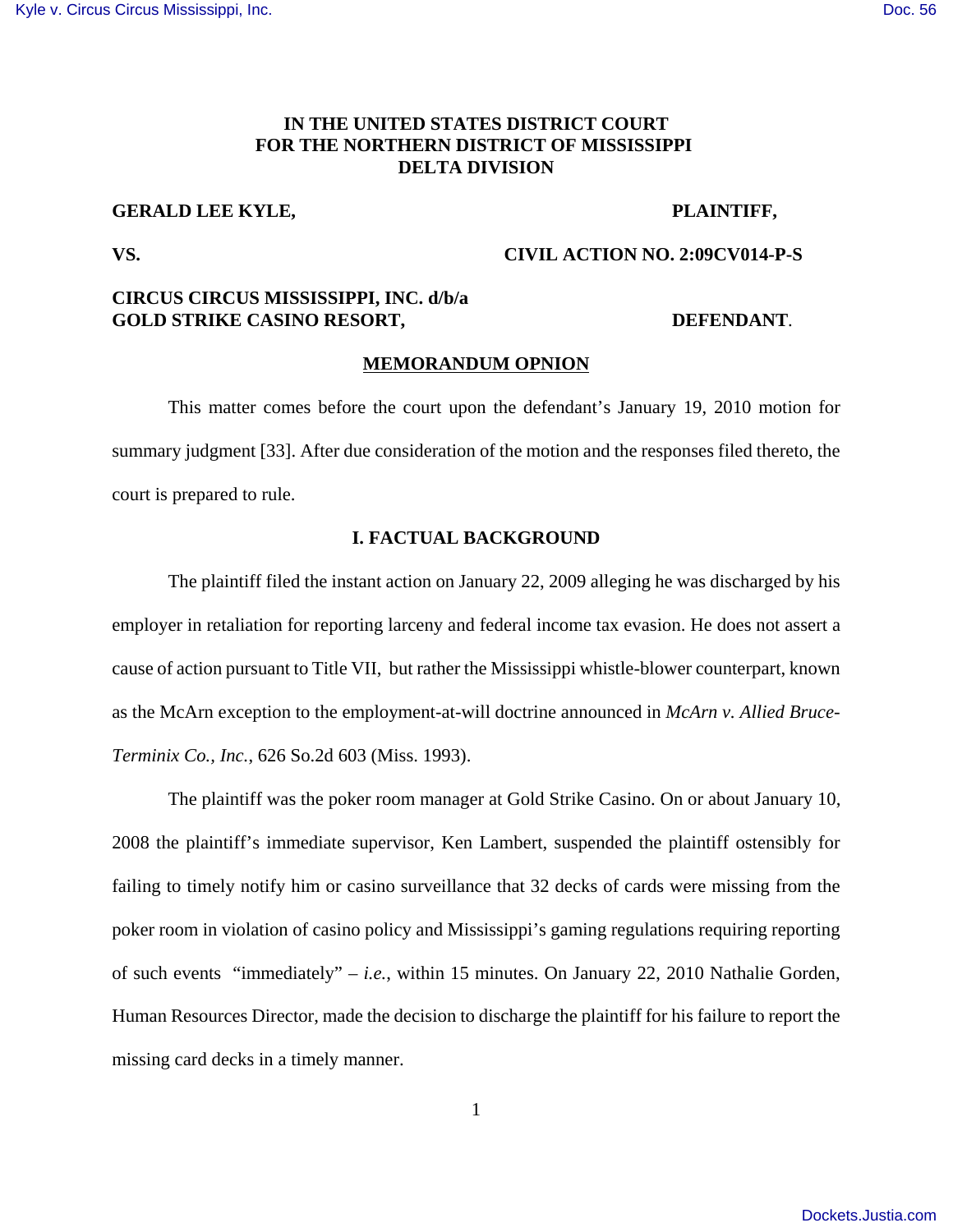The plaintiff alleges that he knew the cards were not actually missing which is why he did not want to report them to surveillance or to Ken Lambert. After the plaintiff informed his supervisor, Lambert, a day or two after he first discovered the cards were thought to be missing, it was determined by surveillance that there were no missing decks and that the card deck vendor had erroneously sent one of the boxes only partially filled. The defendant insists that the plaintiff was discharged not because there were actually 32 card decks missing, but rather because the plaintiff failed to notify his supervisor or surveillance in a timely manner.

 The plaintiff avers that the card deck event was a pretext for terminating him and that he was in reality terminated in retaliation for reporting illegal activity to his superiors and to the IRS.

More specifically, in January 2007 Gold Strike hosted the World Poker Open, a large poker tournament. The practice in the poker department was to pool all the tips and then distribute them to the poker room employees. The plaintiff avers that Johnny Grooms, the Tournament Director, had promised him eight shares of the tip pool which were worth \$1100 each, but he only received seven shares. In response, the plaintiff complained to his immediate supervisor, Ken Lambert, who thereafter – according to the plaintiff – began being "overtly dissatisfied" with the plaintiff's work performance.

In March 2007 the plaintiff wrote a letter to the casino's CFO, Eric Wolfman, regarding his claim that he was owed one additional tip pool share. In the letter he asked for an accounting of the tip pool money. It is undisputed that the plaintiff never explicitly mentioned any accusations of larceny for Lambert and Grooms's failure to give him eight \$1100 shares or accusations of tax evasion for failure of poker room employees to report their tip shares to the IRS.

CFO Wolfman forwarded the complaint letter to Rogena Barnes, Regional VP of Human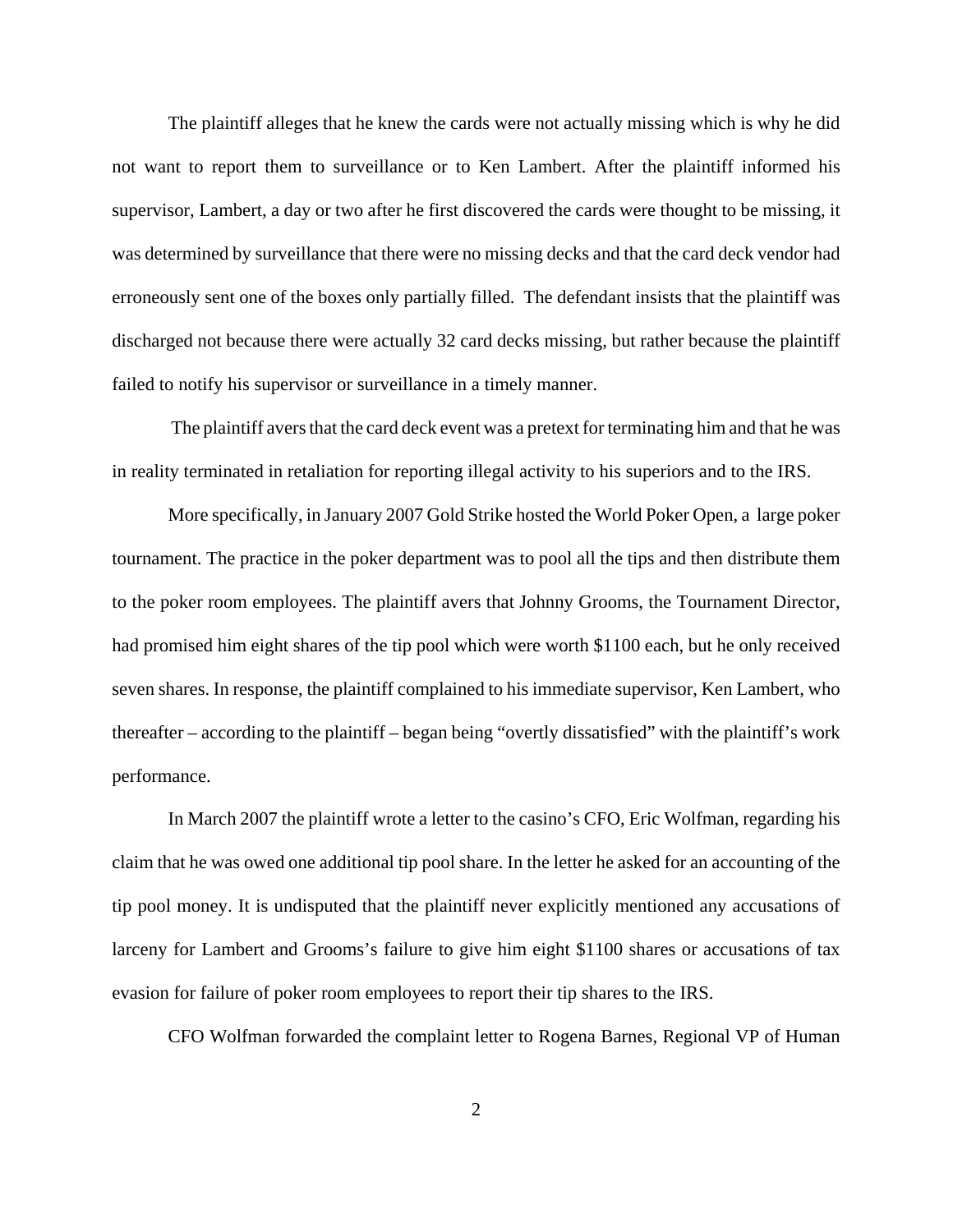Resources whereupon Barnes began an investigation. During this investigation Barnes concluded, among other things, that the poker department had not been keeping a detailed accounting of the tip pool payments and there was no evidence the tips had been reported to the IRS unless the employees had individually done so. During a meeting with Barnes, the plaintiff brought a copy of a case from the IRS website wherein the IRS concluded that a strip club ran afoul of tax laws for failing to report tips.

Barnes's investigation also revealed that according to Ken Lambert, several of the plaintiff's subordinate shift supervisors had complained about the plaintiff's management style. Barnes assigned Lisa Ross to investigate this claim, who interviewed the subordinates and verified the complaints.

Lisa Ross then gave the plaintiff a list of issues in the poker department, addressing the subordinates' complaints. In October 2007 Ken Lambert and Nathalie Gorden met with the plaintiff to discuss a performance improvement plan.

On November 9, 2007 the plaintiff wrote a letter to the IRS . The letter alleges that Gold Strike was not reporting the tip pool money from the poker tournaments to the IRS and that the plaintiff was concerned that his employer was trying to find a way to fire him for complaining about it. It is undisputed that the plaintiff did not give a copy of this letter to anyone at the casino, nor is there any allegation that he otherwise informed any of his superiors – *i.e.,* CFO Wolfman, Ken Lambert, HR Director Nathalie Gorden, or Rogena Barnes – that he sent the letter to the IRS. Furthermore, it is undisputed that the plaintiff was never contacted by the IRS in response to the letter, nor is there any evidence that the IRS otherwise investigated the allegations contained in the letter.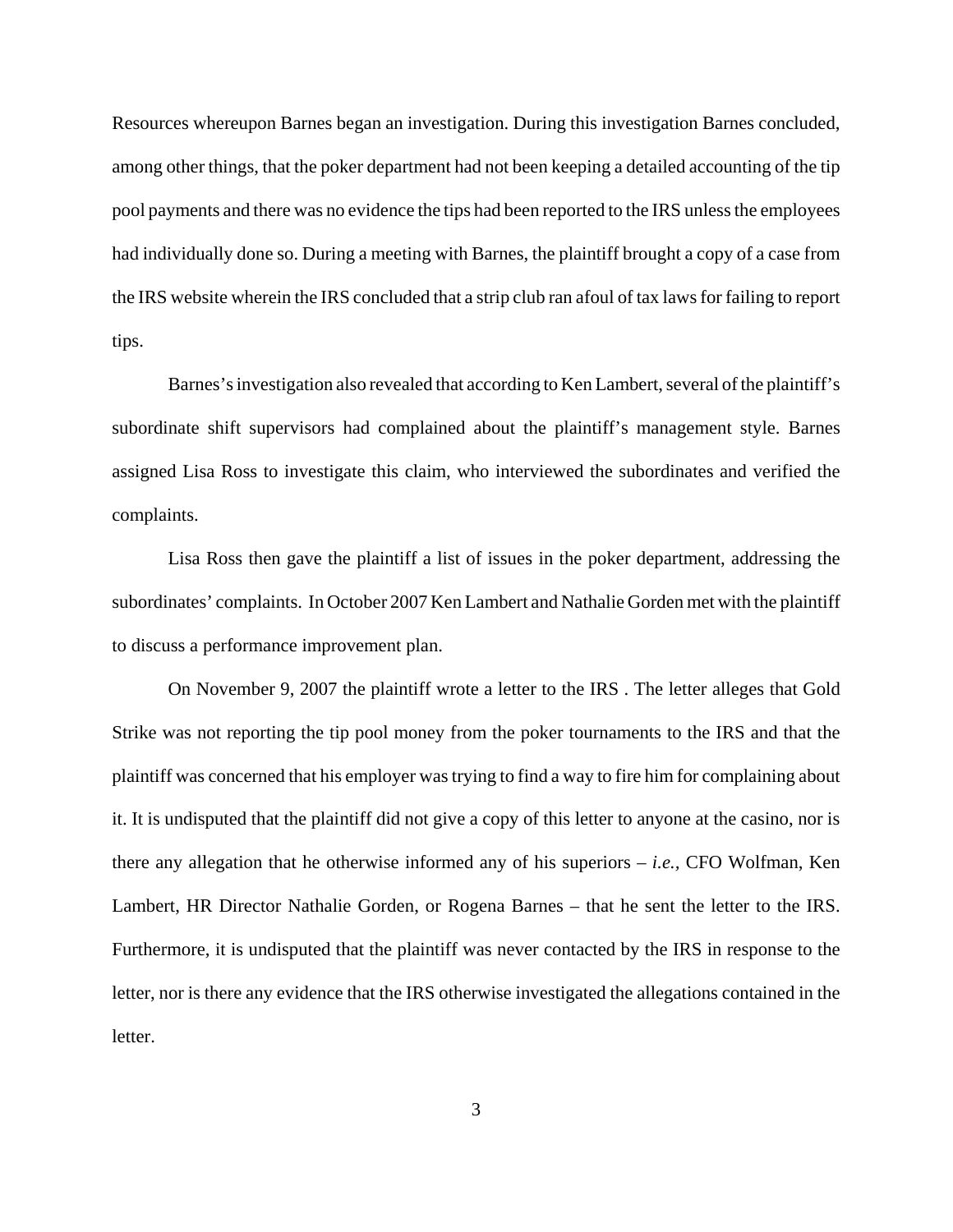It was in early January 2008, approximately two months later, that the missing card deck event led to the plaintiff's termination.

#### **II. DISCUSSION**

#### **A. Summary Judgment Standards**

Summary judgment should be entered only if "[t]here is no genuine issue as to any material fact and ... the moving party is entitled to a judgment as a matter of law." Fed. R. Civ. P. 56(c). The party seeking summary judgment has the initial burden of demonstrating through the evidentiary materials that there is no actual dispute as to any material fact in the case. *Celotex Corp. v. Catrett*, 477 U.S. 3l7, 323 (l986). On motion for summary judgment, "[t]he inquiry performed is the threshold inquiry of determining whether there is a need for a trial -- whether, in other words, there are any genuine factual issues that properly can be resolved only by a finder of fact because they may reasonably be resolved in favor of either party." *Anderson v. Liberty Lobby, Inc.*, 477 U.S. 242, 250 (l986). In determining whether this burden has been met, the court should view the evidence introduced and all factual inferences from that evidence in the light most favorable to the party opposing the motion. *Id*. Furthermore, "the plain language of Rule 56(c) mandates the entry of summary judgment, after adequate time for discovery and upon motion, against a party who fails to make a showing sufficient to establish the existence of an element essential to that party's case, and on which that party will bear the burden of proof at trial." *Celotex*, 477 U.S. at 322.

The summary judgment procedure does not authorize trial by affidavit. Rather, "[c]redibility determinations, the weighing of the evidence, and the drawing of legitimate inferences from the facts are jury functions, not those of a judge, whether he is ruling on a motion for summary judgment or for a directed verdict." *Anderson*, 477 U.S. at 255. Accordingly, a court may not decide any factual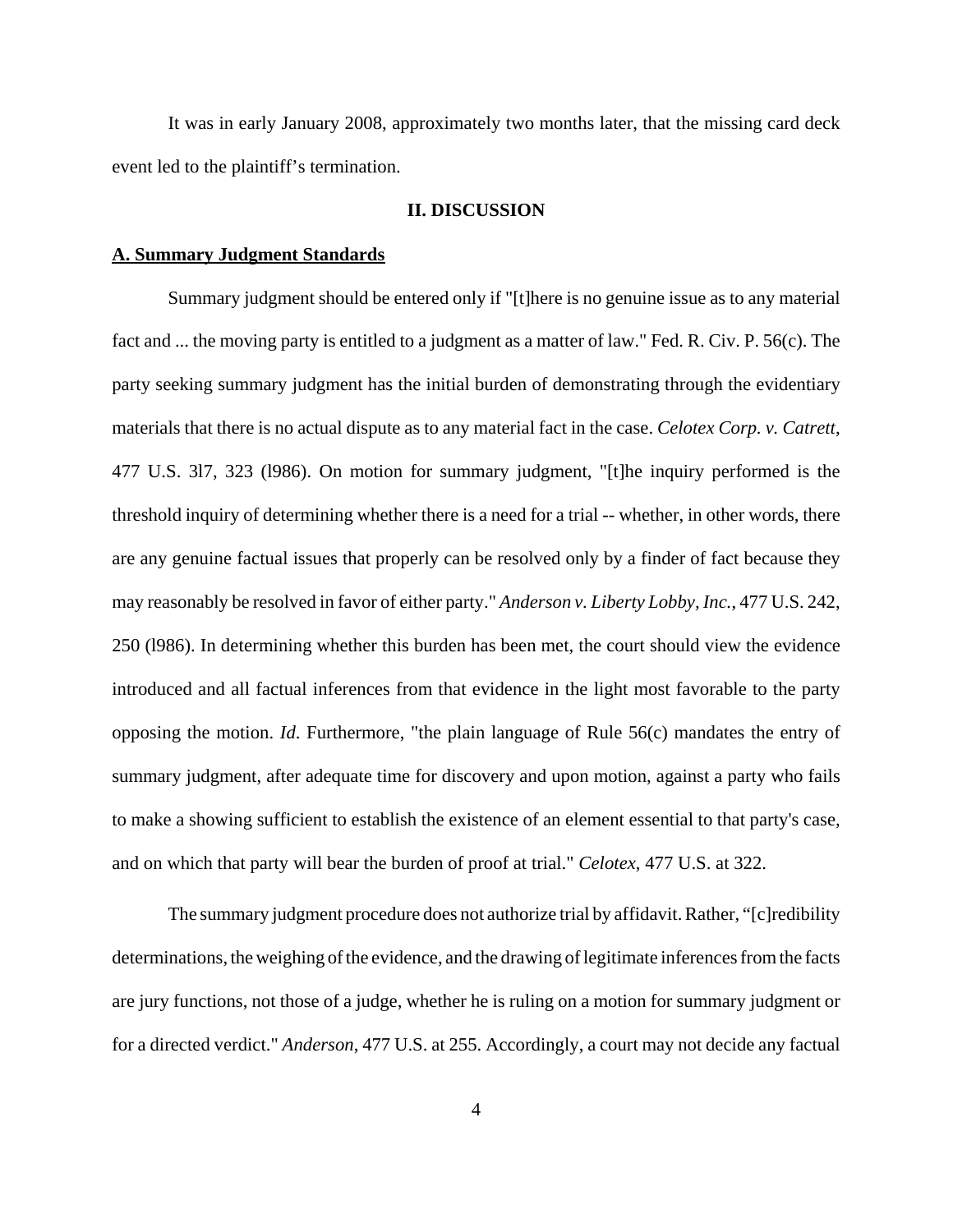issues found in the record on motion for summary judgment, but if such material issues are present, the court must deny the motion and proceed to trial. *Impossible Elec. Tech. v. Wackenhut Protection Systems*, 669 F.2d l026, l03l (5th Cir. l982); *Environmental Defense Fund v. Marsh*, 65l F.2d 983, 99l (5th Cir. l98l); *Lighting Fixture & Electric Supply Co. v. Continental Ins. Co.*, 420 F.2d l2ll, l2l3  $(5<sup>th</sup> Cir. 1969)$ .

Under the provisions of Federal Rule of Civil Procedure 56(e), a party against whom a motion for summary judgment is made may not merely rest upon his pleadings, but must, by affidavit, or other materials as provided in Rule 56, inform the court of specific facts showing that there is a genuine issue for trial. *Celotex*, 477 U.S. at 324.

Summary judgment is not proper if a dispute about a material fact is "genuine," or in other words the evidence is such that a reasonable jury could return a verdict for the non-moving party. *Anderson*, 477 U.S. at 248. There is no such issue unless the evidence sufficiently supports the nonmoving party's version of the facts for a jury to return a verdict in the non-moving party's favor. *Id*. at 249. The relevant inquiry is whether or not there is sufficient disagreement on the facts to submit them to the jury or whether it is so one-sided that one party should prevail as a matter of law. *Id*. at 251. The issue must be genuine, and not pretended, and the evidence relied on to create such an issue must be substantial. *Southern Distributing Co. v. Southdown, Inc.*, 574 F.2d 824, 826 (5th Cir. 1978).

### **B. The McArn Exception to Employment-at-Will Doctrine**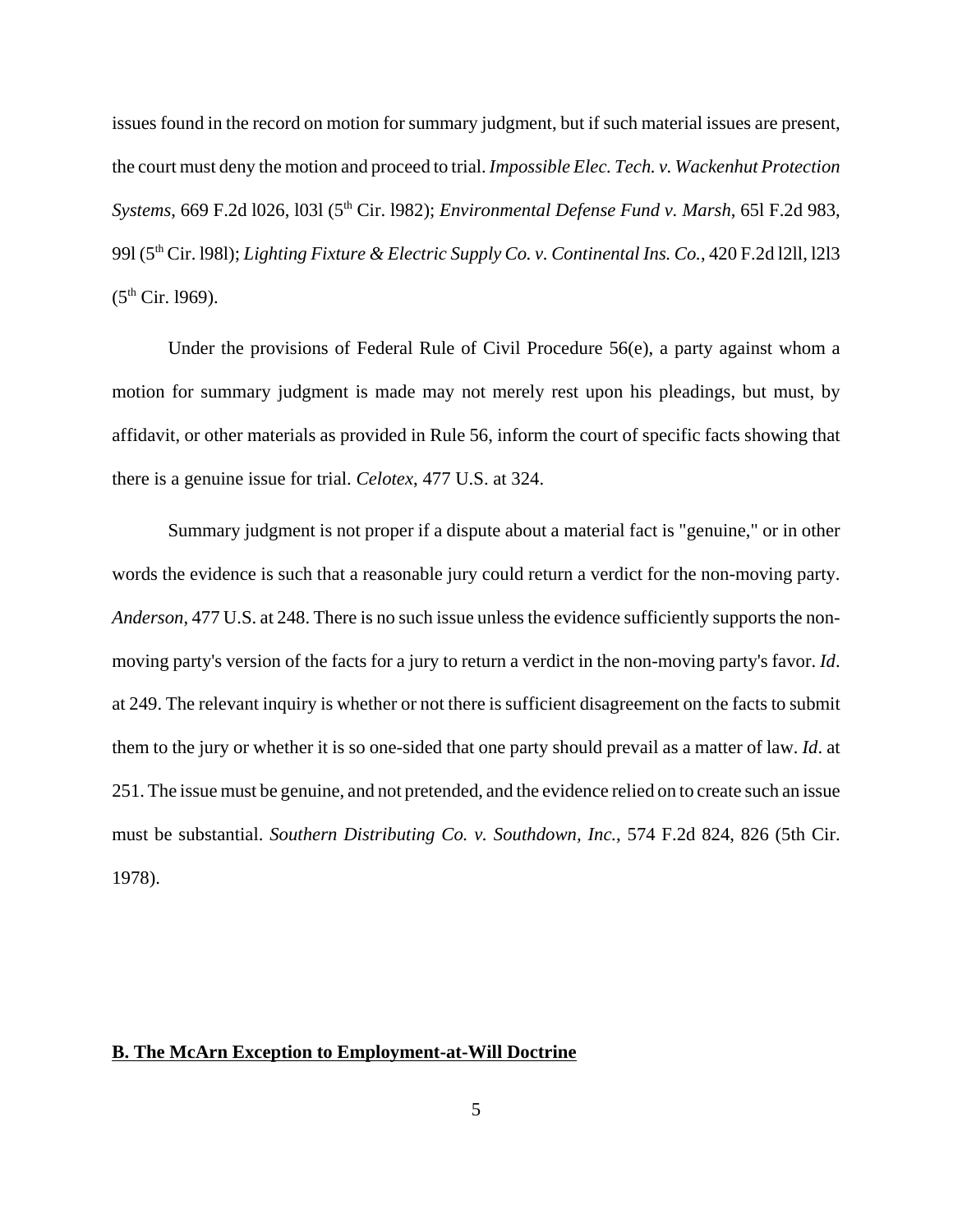In *McArn v. Allied Bruce-Terminix Co., Inc.*, 626 So.2d 603, 607 (Miss. 1993), the Mississippi Supreme Court announced an exception to the employment-at-will doctrine in Mississippi: "[A]n employee who is discharged for reporting illegal acts of his employer to the employer or anyone else is not barred by the employment at will doctrine from bringing action in tort for damages against his employer."

In *Hammons v. Fleetwood Homes of Mississippi, Inc.*, 907 So.2d 357, 360 (Miss. Ct. App. 2005), the Mississippi Court of Appeals ruled that an employee must prove that he complained of employer acts that "warrant the imposition of criminal penalties, as opposed to mere civil penalties" which caused his discharge.

In *Wheeler v. BL Development Corporation*, 415 F.3d 399 (5<sup>th</sup> Cir. 2005), a case involving the same plaintiff counsel as in the instant case, the Fifth Circuit Court of Appeals concluded that the McArn exception requires that the alleged reported activity be actually criminal in nature. The Court in *Wheeler* specifically denounced a good-faith standard by concluding that *Willard v. Paracelsus Health Care Corp.*, 681 So.2d 539 (Miss. 1996) ("Willard I") did not stand for the proposition that the McArn exception only requires employees to reasonably believe that the complained-of activity is criminally illegal. *Wheeler*, 415 F.3d at 403.

In his Complaint, the plaintiff alleges that his superiors' decision to give him one less \$1100 share after the World Poker Open amounted to larceny. He does not allege that he called it larceny or that he otherwise suggested that the decision to give him less was criminal in nature when he complained to his superiors at the casino.

The plaintiff has cited no statute or case law supporting his larceny claim. According to Mississippi Code Annotated §97-17-41, grand larceny occurs when a person takes and carries away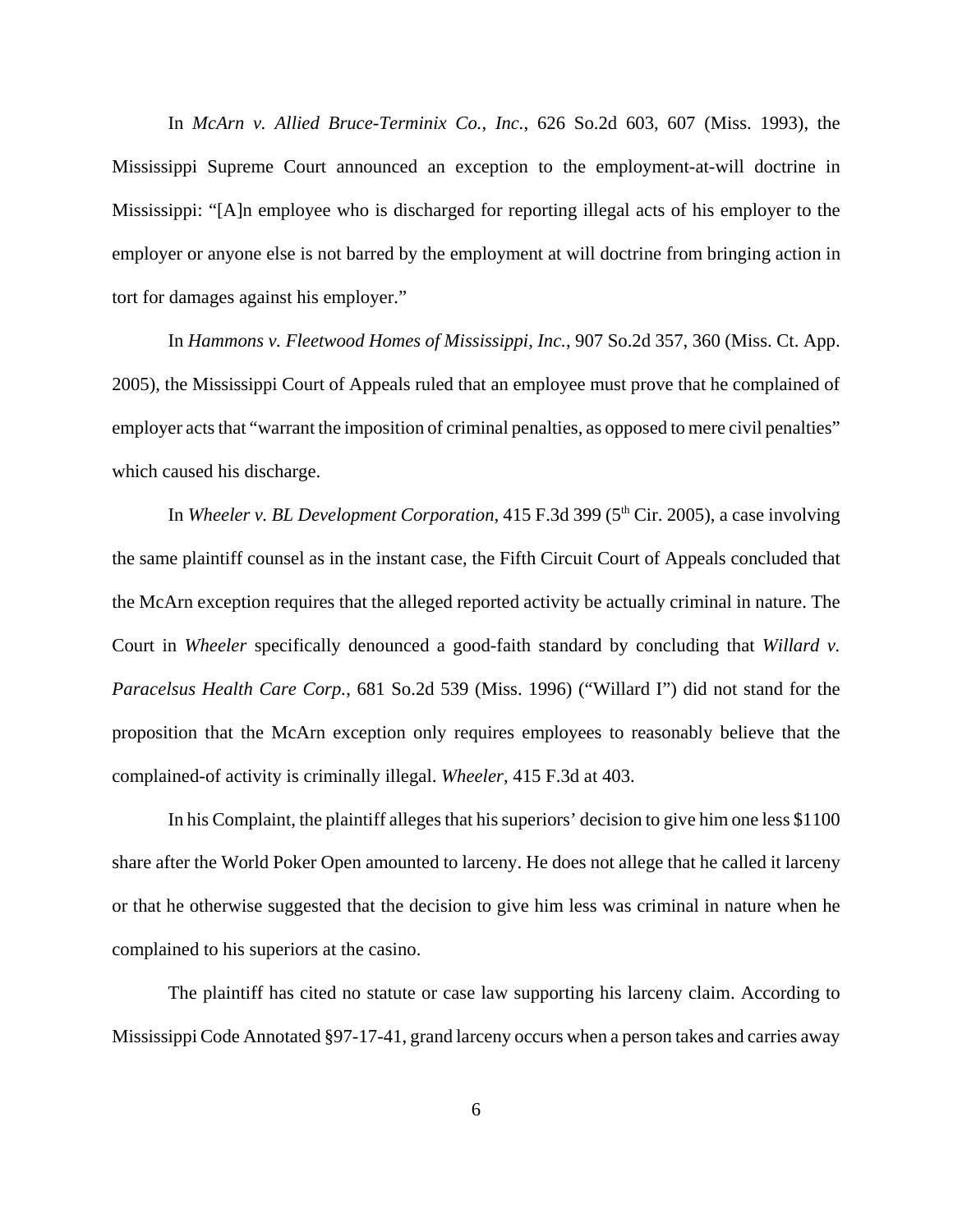the personal property of another valued at \$500.00 or more. Presumably, since the plaintiff alleges he received one less share worth \$1100.00, he is alleging grand larceny. It is undisputed that the casino had delegated to Ken Lambert and/or Johnny Grooms the discretion to decide how to divide and distribute the tip money. Even assuming that Mr. Grooms initially told the plaintiff he would get eight shares instead of the seven he actually received, the plaintiff has cited no authority for the proposition that such a transaction is criminal in nature, especially given the discretionary nature of the tip pool distribution.

The plaintiff also alleges that he complained to his employer of criminal tax evasion by virtue of (1) making passing reference in his March 2007 letter to CFO Wolfman that he, the plaintiff, had reported his tip income and that he hoped other employees had as well; (2) bringing a case printed from the IRS website regarding a strip club found criminally liable for failing to report tips to Rogena Barnes, the VP of Human Resources; and (3) writing a letter to the IRS in November 2007 alleging the casino had not reported the tip pool income.

However, as with the larceny charge, the plaintiff has never cited a statute or case law demonstrating that mere failure to report income is criminal in nature. Nowhere in his brief in opposition to the defendant's motion for summary judgment does the plaintiff demonstrate that the plaintiff's tax related allegations violate a specific statute or court precedent. Nor has the plaintiff disputed that the casino paid taxes on the 2008 World Poker Open tip pool in 2008 and/or 2009.

If the plaintiff is alleging income tax evasion, which the court can only guess given the lack of specificity of the plaintiff's allegations, the government must prove the following elements to convict a person for income tax evasion: (1) willfulness, (2) the existence of a tax deficiency, and (3) an affirmative act constituting the evasion or attempted evasion of the tax. *U.S. v. Klausner*, 80